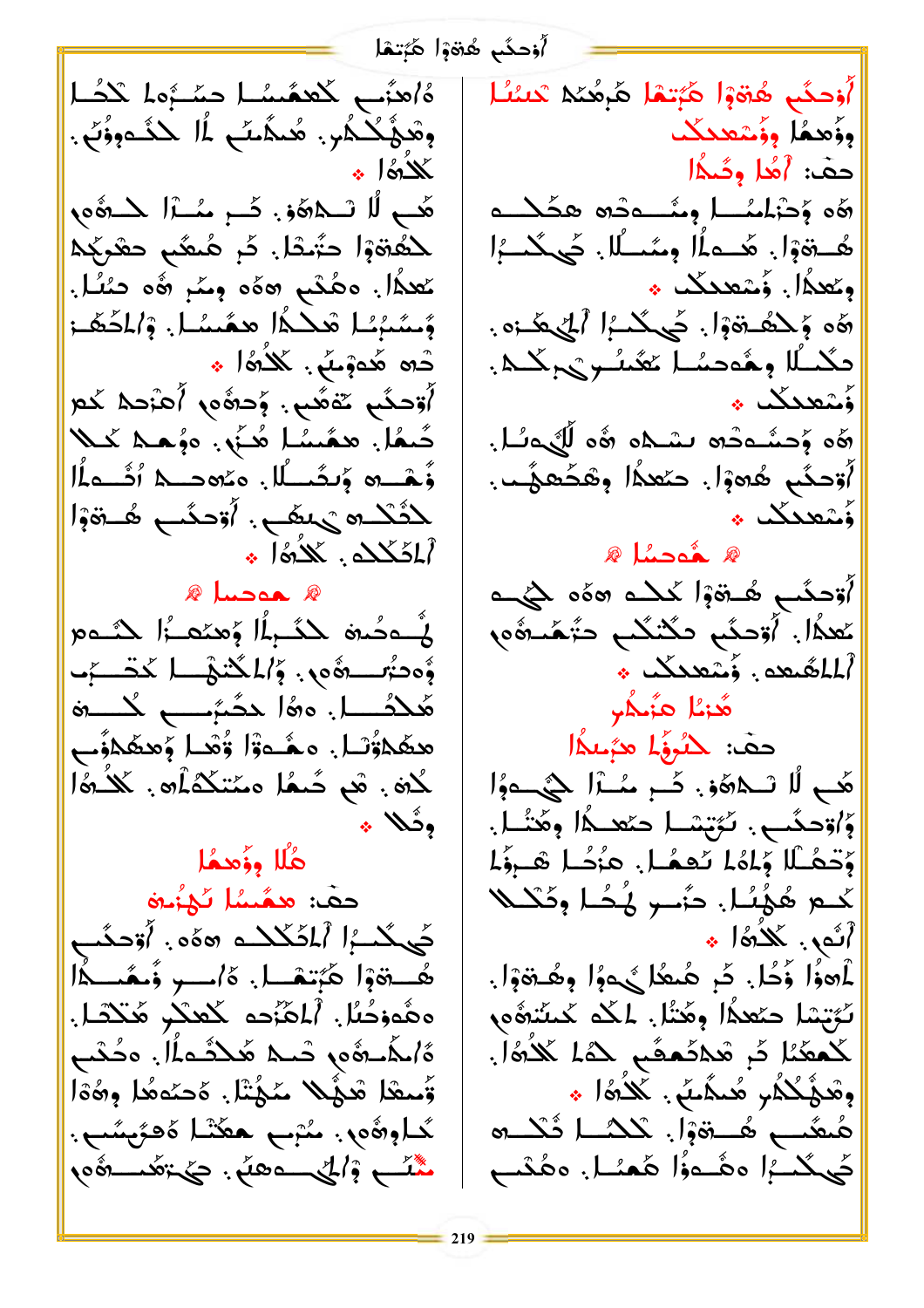أُوْحِكُم هُوْوْا هَبَّتْهَا

حفَّدمُــا وَّدُــا. وفُنِمَـــع الأُوزْنَـــده هَّتِسْلَ. مِمَّتكْمُلًا وِهَٰلِلْثَارِ. مِعْنُا هُزئُم ونُومُعُم من وُكُم هُكُم ه وِهُبِقُووُا هُعِنَى \*  $\ldots$  and  $\ldots$ رُهُ مِكْلًا . قَحْبُ هُلْ ، أَحْكَمُ حِنُوزًا أَه حعّتُا. هُ/ڤَعكُر كُنْهُسكُل <mark>ڤُ</mark> أُهِ . حثَّ وُسُلَّ كَمِكْتَعْبًا . وسُرْوَت كْسِعُل حْدَقْنَا مُرْءُلِ وَّ أعشمأا وكشرا دُخُه أُل وهُن، كَحقُوب هُنْنَا وُسْعَدِكُمْ كَبِوَٰٓمٍ رِيْداخُو كَمَّةٍ أَوْحَكَمٍ هُوْمَ أَرْكُماخُو كَمَّةٍ.<br>كَتْرَكْدُاخُو تَممَّلا هُرْءُ هَنَّسْهَا كَلَّ هُبْبٍ مَعْلًا حَزْمٍيماً وَّحْلِ فَعَمِ وتعكِّلمُنَه. ودُم أَهُنَّب تقُوهُم حَمْدُا كَلّْكُلّْ ذُكْرُهِ . وَهْلِي هَٰرِهُمْا ەكلەۋە ئىلىۋە كەبئېب ھۆە. تافست مےرے وگ مشہور کے ا للصَّنْتُمْعُدُومِ \* حدةه ثبُرُسًا وُحجَّة هَعهُا هُعته كَهِكُنُوْلَ. وِئَتَ رُجِّدِهُ مِنْ هُجَهَا وَكُل وِأَوْجُدْهِ أَلْ. حــ50 لْكَرْسُـلْ وَجَعَلْمَسَـد كَسْمُا وِكْمِلًا فَيْ تُنْسِقُونَ ، أَهْلَمْنَا هُوصِمُلِ رَهُ: «هُلْ هِمُسُمْلِ هَهْدَهَ أسُّهِ \* دَرِكْمُلأُمِي هُزْئِل بِكَهْلا هُدَهْلِ وِؤُولِ أَل هُمْ فَلا أَمنُا وِهْمُهُمْ مِنْهُمْ وَهُمْ أَمْلاً مِنْهُ مِنْهُمْ وَهُمْ هدٌُرُبُل و تَكْشَلُ حفَّ: ١ُأَ وأَوْهَ

دەَ ھُنُداْلِ. ئىكْسە ۋىيغْل ەينى*نْل*ا حَمْعُدا وِمُمُلَّا هُـا وِهُوْتِي هِعَْتُمُـدًّا R Luscal حـَمُوُواْ وَححَــرِه ٱلْمُكْتَهْــا. أَوْحَكَــح هُـــةَوْا دَيْــــهُ مُعْـــدًا. مَتنكـــهُلًا اْلْمُوَهُدِهِ . هُنصُعُو كَفُلْ حَسَّرُهِ لَٰلاَ كَ ۇمۇم «ەە. ەھگىم كَــْمْ اُھنُىــى. وِهُــَنَى مَـُــاً لــــوَّى لَكَتَـٰزِـــــرِ. هَيْمًا شَهِدُرٍ هَدَكَدَهُرٍ. هُهُدَسًا لِحْتَهُمْ مَمْلًا. وِمَتْنَكُمْ أَنَّهُمْ خَايُجْتُلْ. ەئەّب ئىلۇل وشىمكىشەر. دەھل هَ لِكَمْلا كَاوْكُدْ قْتُبُ وُحَزُمْاً ﴾ مم ملم ...<br>إسْتَمَا الْحَقّة الْمُحَمَّدِ كَبِمَا دَّىب ۞ مَمْسُلًا. وِتَىه ٱلْمُمَكِنَة ئۇتشا. ئېرىمكىم ئەدىم كُلُّحِمُا. وِهَٰنَكْمًا لِمُتَوَسَّا مِكْتُوْلَا. ممترا هأه تلابُل هُيضُزِه . هلّا سُحـه ھکاہ قب ایک اسلام کے اس کام کام لِحْقُوْنُـاً. ةَ/جَ مِـد حكْنُـال وِٱخْـدِلَٰا. ەھُا ۆُوْب ھُم کِ تَعْمَدِہُ مِنْ مِنْ قَامِوَتُوْلَىل لادتئنكا \* A Lisai A وَّەرە ةالمُؤْهدُهم. هُبُتقا وَهُ اهْدِّبَ تْكْتُو. مَكْتُبْلُ هَجَّىسُلْ وَهُرَهُـلْ. وَحِكْكَــــــ ۞ مَدَّــــــــــــ وَمدَّـــــــــــه لَم ب هُحقْلِلُمْهِ هُدَىِّ لَا . هُا وُٱلْمَا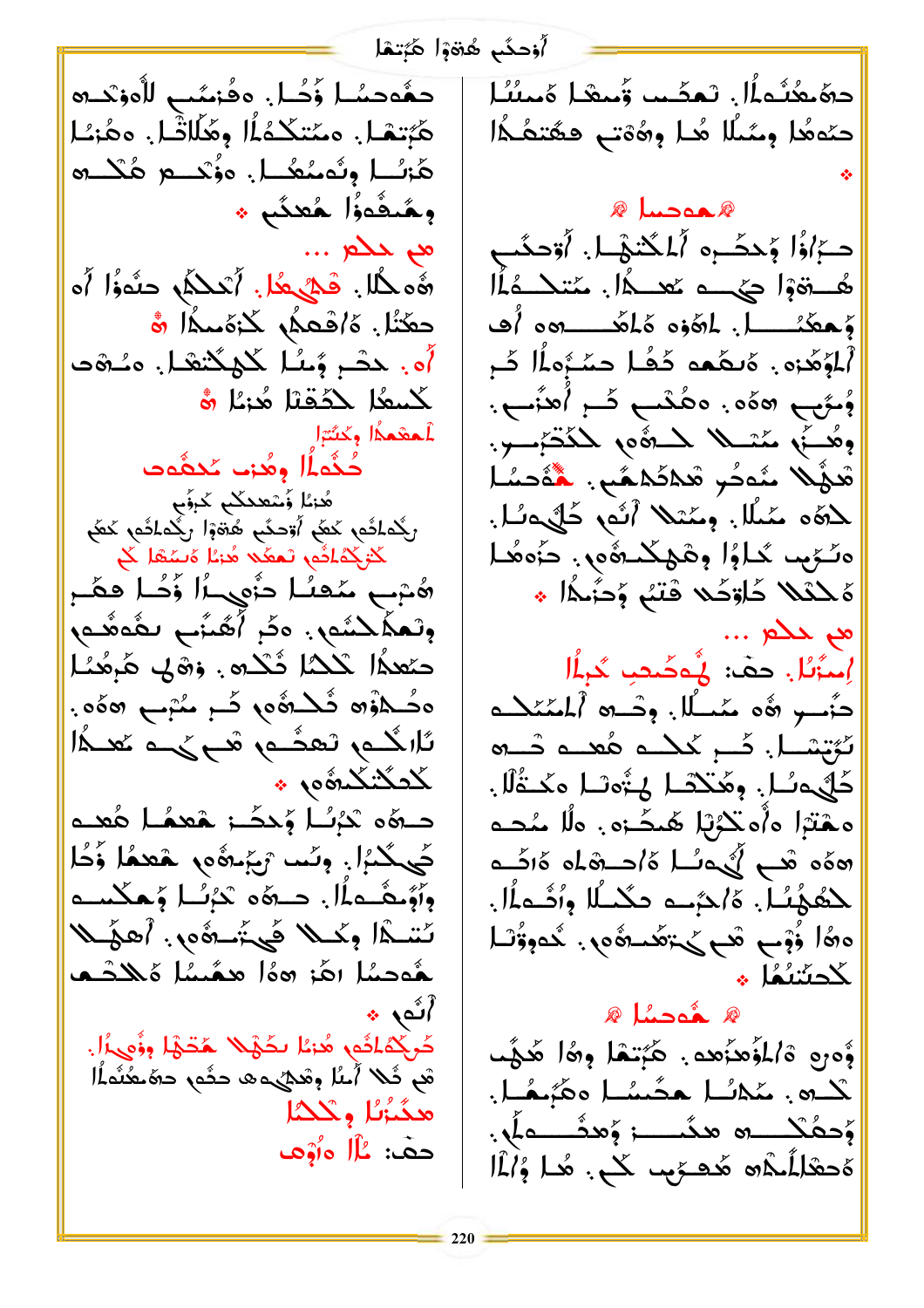أُوْحِكُم هُوْوُا هَبُتِمْا

أُكَكَّتُ زُلِّ هُـــزُّووُل. وَحكُــا وِتَرَكَــا ﻼﻣُﻼﺷـﺎ ﻣَﺘﻼÑﺷـﺎ. ﺣَﻨ**َ—**ﻮ ﺃﺣُﻨـﺎ. وعَنَّلا أَنَّه مِنْ كَايَاتِ وَنُكَّلِ أَنَّ مِنْكُمْ مِنْ أَنَّسَمْ وَاسْتَلَامِ كَل**ق**ْحَدْقْسُدُا ﴾ حق: فَهَمْسَ لَمْكَ لَمُؤْتَدَه أَوْحِكُم هُوْوْا هُبْتُمْاً. حَيْءَ عَظِمَا أُسِرٍ إِوَّْالَ أَلْمَكَّكُمْ ، وَثَكْلُهِ كَلِكْمَا أَلْمَكْمِهِ. ݣُدْهَكْلا تْمَنْظْ وَيَكْتُبُلْ. ەُ/شەماە ھەّە لُاتىلگىزۇل. ەھھّىزە دكْتُلَا وأَثَّـٰه عَلَا. وهُ السَّـٰوهُم نُرمِنَىــم. وُّەئىُرَىشُەم كَجَنُّىدًا \* أَوْحِكُبِ هُـ ثَوْمٍ | مَتَكَلَّانًا . وَأَهِـ ثَوْمٍ ه اَهُمَ الْمَكْرِرِ. لَمُنْ الْمُنْعَمِّ هَهُمْ لِمَوْمٍ سَلَافٌ هُنفًا. وَدُّهُ ٱلْمُرَّضِمُ هَّئِتِهَا. هَاضُمْ دُهِ كَحِكْكُرُواْ. وَاصُلُّ لْلَهُم حَفَزَهُنَّفْ). 30% عُـ20\$ نُــرَّب وُەدىُرەُە كاۋكىقىىگ م كُنُماُ وهُنِ كُنفُوت رِكْمادُهِ كَعَمْ أَوْحَكَمٍ هُوْءًا رِكْمادُهِ كَعَمْ كَتْرَكْمُلِقُمْ تَمَعُلُهُ مُرْثِلُ وَسَيْعَلَ كَلّ أَه هُعُدُكُمْ وِهَٰىغُشُدَاْ آههَ كُنْت مّحدُّا. ةائـا ةاسلُّام تـرَّوو رُكعُـا لِكُمْ تَوْمٍّلْ حَيْشًا . تَسْمَّتِ أَنْتُلُّمَ وَجَمَّدٍ أَمِنًا أَمْكُنًا. هِ مَع إِنَّ مَعْدًا أَمِنًا للثَّعه 200 ؤْەمْلُدُا ۞ أَوْحِكُم نُقْعُم تَكْبُ رَهُمَا لِكُبِلَٰا حُسْرًا هُدًا. هُعِيٍّ زه يُحِمُّ تَعْقَبَ حكَمْنَى وَهَ الْمُعَيْنِ حُـْهَ ﴾ أَوْحَكَب هُــةوْا وِحَاوْحِكَـــو عُــةهُــو وِرُوهُـــا

أَوْحِكُبِ هُــقَوْا هَٰٓتِنَهْـا كَٰيِكْنَــرُا ٱلْمَكَّلَـــــه «هَ». أُهوُّد هُــــــزما  $\delta$ وُەدْتُرُسْتَ ئەھرى مەڭگىسى كېسىدۇ صَحِكْمُلَاهُمِ. هُءَدِسُل لَكُو \* مَّىْرِ ٱلْمُؤَهَّى كَايُّدَىُّلْ. ەُھڭى ھَتَىھ أمسو هَفساً. هُامِنٌوْسًا بِشَبْهِ هِهُا مىڭگىسەھە ولَا تكاتىسۇق شىنى*تُىــا*. هُەدىئا كُر ﴾ حڤڬڡؽٞ*ٮٞ*ٵ*ٵ*ڵػڬۮۦ؉ٞۊحۮؙ؎ ابْكُرِ وَمِنْ الْمُسْمَدُ مِنْ وَاءَةَ فَيَ وهُــــوزُا هُمْــــا أَلمَٰهمَهــــو %ُوَهَٰتَهُ، وَ مُعْجَمَعُ لَكُو ﴾ A Lisaie A هُوصُلِ لَاصُلِ وِمُتَكَشُوبٍ. وكَحَـٰزًا وِتَّىِّ وُەدْتَىشُّەر. ەَلْأەسقُەوھَا هكَكْكُنُّــه. وهُــوزًا لِمُ169 كَــع رِيْدائُم، حُمْصِمًا لَحْرٍ ﴾ هُوهُا هُرِهُمُا وِكْلِمَا حقَّ: هُزْمًا هُنَّى هُنَّى شَقْصِلا. وَهٰذَاهِ 16وْقَ وَاحِدُكُ، وهُب وِيُكْبِلُو. حَذْهِكْدًا هُبُعْدًا. ەكْتِكْمْلُغ ەۆُ/توڭى ھُقْوْا ھَبَّتْھَا. دَّهْلًا هْنُمْ هُسْمُلًا وفُوحاً. هَ/هـزًا هَْسُرٍ. هَ مَكْفُرٍ دَٰاوْدَحْقَسُ . حَدَّبُهُ هُومِمُا فَبُـهُمْ خُرِبُكْتُو \* 2 Lisan 2 هُننُا هُنِّي. أَوْحِكُبِ هُـوْوْا هَٰٓيَتْهَـا هُزُهُــا حَجَّـــره «هُو كَـــع هُــهُــا ەمئىك مە. ەمئىست ۋاھلاھْك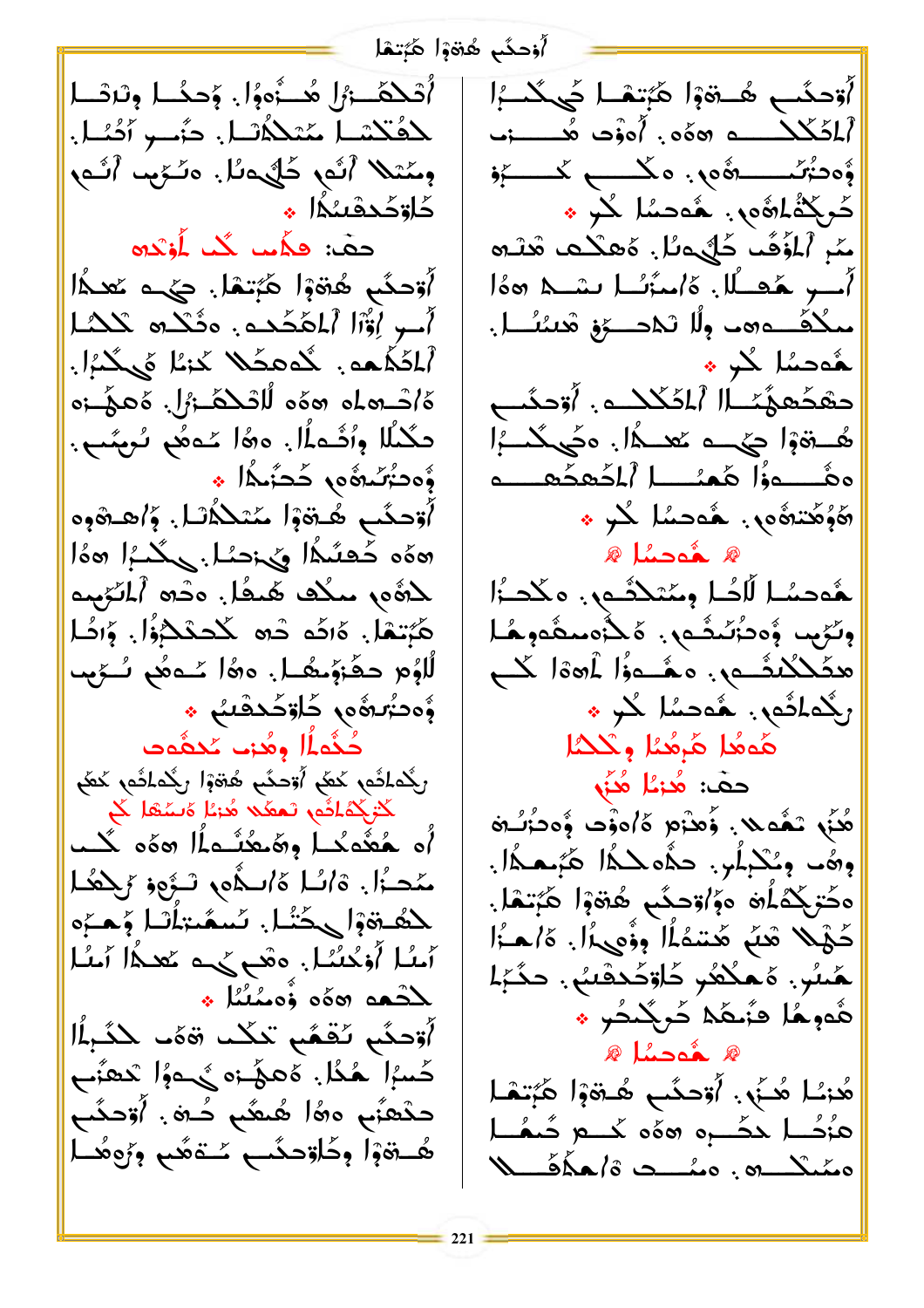أُوْحِكُم هُوْوْا هُبُتْهَا أهـــةوه وهوا جيء مُــــواً فـــلا لْحَمْعُلْ هَكْسُلُاه. هَاهُ الرَّبِ هُ لُدووُ*نَّ*ى هُزوُّى فُكْدُه \* ∲ ^ေကိုပုံသမ်း دُرِجَدُائُمِ، هُزْيَا بِكُوْبِهِ هُدَوْا وَوُّى أَنْ حَنُــرِ ۞ُه هُكُم أَحِشُــهِ=2ُــه . مَـُـَــلا أَنُــم لَّالمُكْتُنُمْــه¤ف. هُلاَتْـفُــه¤ف أَمِلًا أَثْنًا. هُجَدًّادَهُمْ اللَّهِ هَٰلِكُمْ مَنْ الْمَجْمَعِينَ هُـــوهما كُـــرِمُّا وَاهُـــزما هُـوحمُـــاً. دَوْدَتُهُـــوَّةُ وَاوْحِكُـــــو هُـــوَّةٍ لِ ەْݣْز، ئەھْل بِكْلُوتشۇە، ەھْھى لْكَتْشْعَبْ مِثْلًا وَوَّْمِيْݣَا ﴾ كُثُماُ! وهُزم مُدهُّدت رِيُّدادُهِ كَعَمْ أَوْحَدٌ هُوْءًا رِيُّدادُهِ كَعَمْ كَتْرَكْمُلْقُو، تُمعَكِه مُّبْتُلْ وَسُبْعَلِ كَحَ كْبِر لْمَحْــٰهِـبْدَا هِمُّسُـل هِكَـُـْـلا لْحَثَلا أَثْتَا. هُچَيد عَعْدًا أُسو ؤُت مَّىْلًا مِمَّاْەەُر ھُـْقَوْلَ. ݣُـْر لَمَوْمَكُل وِهُـا وُاصُّفْ كُـرْهُ مِه كَـزْـُـا وَهُـووَٰا. هُعد حُعرٌجِدًا حَزَمِ أُوتَكْرُبًا وَوَا وْحْسُرْهُ) \*<br>كَبِرِ لْمَحْدَمِيكُا أَجُا مِحْكَمْطَ هَامَيْتِ ثَـلًا يَحِكُـل هُـةَوْلِ أَوْحَكُــحِكُمْ لَكُـــتْرَا سْمُبْلُالٍ. هَيْ إِلَٰمٍ كَلَّالٍ وَلَمْوَهُ لأومدُا ومَنْتَلا أَنَّوى. هَعْكُم أَنَّمى خَالِمُكُمُوا وَهُدَاهُمْ لَكُمْ \* دَرِكَهُ لَائُمِ، هُزْئا، نَكُوْلاً هَدَّوْاً وَوُّى أَلْ شَمْ فَلا أَسْلَا وِشَمْ هَدَهُ هُمْ أَسْلاً مَنْ مَثْقَاهِ الْمَدَّامِينَ هُدوْجًا وتَكْمَا حقّ: لَكْمَا لْلأَهُفَا هُوْمٍ إِلاَّ مِكْتَ بِهِ كَلا حَقَرًا مَعْتَدَه مَنْقُلُ أُف أُه نَكْرُبُلُ. هُعْزَهو وْهِدْفُورٍ.

هُمْ ثَلا أَسُلَ وَهُلاَيهِ هِ حثَمٍ حَمَّدَ لَهُ أَسْلَمَ هُوهُا وُلمْو وِكْكُمْ حق: هَمُحِسَّمٍ كُرِ حَمْدَهُا وَهَدَّهِمَّـبٍ. أَهوُا سِنَّتَ أَشَّب. أَوْحكُبِ أَءلَكْتَهْل. ومُشَب ځي گئې! \* كْفْكِيْ الْمُحْسَنْدُا. وَاوْفْتُنْتَجْ أَلْمَكْتَهْلَ. حَقَّدَكْهُا هُوَّسُرًا وِثَّىلا هُهِمَّى لَهُوَا \* ەُلَّا وِلًا ئَاھَبِ. أَنتُــب حَذَّاوِّتــوْهِ بِ. وثلاثا حفَوفهُنُا تَرِيمُنهُومِ وِهُـقَوْبَا مَعْصَلِ كَلَا هَٰلَ. كَرِجْكُ عَلِمَ تَوُتِهْسَلَ. مەي قاربۇي ئىگل ئوڭشىزەەت وتُكْمَعْطْ \* هُوصِيُا لِمَدِهُو مُبَسِّلًا. وِمَيْسَلا لَّالِمُكْتَمُوهو. وَثَلا هَبَّب هَدَّاه هَيْمًا حصْرَه وَٰدًا ﴾ حق: هَعْمًا شَهَلَائِبِ هُوصُنُهِ حكّْمُا شَعَكْتَبِ خُـُدْمَسْرٍ. هُ/وْكُـا أهبُوا أَحدُّدمعكُمْ ِ. أَه وقْبِ فُبِيلا تَعمَلَاحُسبِ. كُرِ عُلَّا هُـ٥حِسًا كَلَائُهَا ھُۋْمُ إِمْ هَكْسُمْ تَسْكُمِرُهُ مِنْ وَسْمَدُه لضحَمَّا فَيَكْبُّهِ! وَهُدَوْلَ أَمْتَحَتَّ ەەَە أَوْحَكُب ھُــْقَوْلُ. ەَآكَــاەەُھ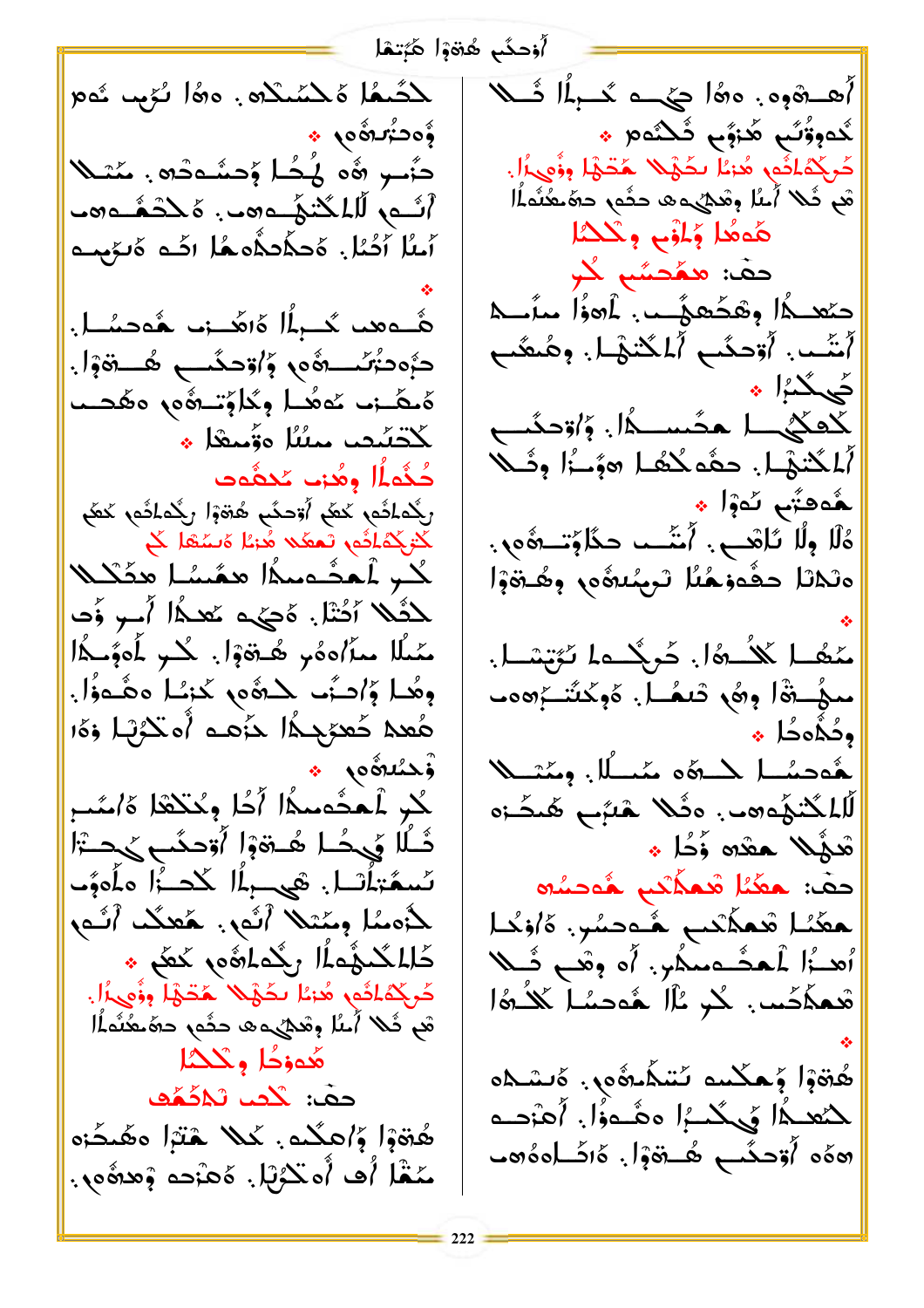أُوْحِكُم هُوْوْا هَبَّتْهَا أُسِير وُّىعُمْــدًا. وهُوَوَّتْـَا كَعَنْـْسِي أَلْمَلْكُمِيْدِ مِنْ هُمُسُلْ لَلْأَيْرَةُ لَيْ وَأَوْقِيْدِ هُتَكْتَــا أَحْــهُا كُبِ قُنُوهُبِ. وَّەدْرُىرەُە ) . ۆشقىدىكى ، وُحثتفَىهُ٥ للمَكْلَى وَلَاهُ: كُـر هُەدىئا ھ هُـــــةوْا وَاهــــــةوه . هَدَهـــــــهُا وهَدُهُمُّسُـــاا هەُا شَــــــــــمنُرهُوم ەھْىكْزە مَنْقْرا شْرُبْىلا شْتەدە . وَهِمُسُا أَقَسِهِ كَعَبٍ. كَنْ هُ وَسَلَكُمُوهَا سُمَعَهُورٍ. وِلَمَرَّا الْمَسْلَمُ ەْھَكْتُرە . خَارْخُدْقْسُدًا ﴾ هُوصِيًا. حَزْبٍ وَهُو مَيْسًال. وِحْدِهِ صرحة بالمصرأ صرح الشتث صوحتها عَعِدًا. هَدَدَه هُمزًا هَيكُمُ! هَدَّمُ ئىلگىي ، هُـ;هُ٥، ذَاكُـه ۞شُـه ۞لمكَّلَـك. ەقىم كېتقىسقەم ھا ؤْوْسى گەوۋنسا لكحزَّمكُ \* وَوَجَدًا تَعْسُلُ وَوَّسْعَدِكُتْ ئىلگىي ھ حقَّ: حَزَّەدْبُہ غُكْرِلُمْ ہُہ وۡاٰ مَٰکَـٰٓ مَبِی اۡھُـٰـا حَدُّہ کَـٰدًا . هلًا هُزَا بُخْدًا مِمَّتِعْدا حَقَّدِكْرُهِ. ەھَم حُكُو مُحْبًا حِكْمَحْكَا. وَحُكُوْمًا read choil ich أَوْحِكُبِ هُـ ثَوْرًا حَمْعِـدًا ٱلْمَكْلَـدِ . لمنُكُم مُلْعَبٍ ﴾ هُ/حَبَـــه هَنُـــه مكْـــلًا وِأَشْــهلًا. همَسُل كَلاَهُ الْإِمْ وَوَحِكَ وَوَحِبُّ وَمِنْ وَمِنْهُ وَبِي أؤشعدكم \* دُقْتَا اهَٰتُا هُڪِسُهِ هَد وُهُدْهُده أَوْحِكُبِ هُـ ثَوْمٌ | كَحْدِهِ مِهْمٍ لَجْهَدِهِ كعدًا. هُ/وَحكَبِ حكْتُلًا حَتَّىمُّى هُو لمنُكُم مُلْعَبٍ \* هعَمَّا شَعَکَمَّب

برەۋىشىرۇم لمحمصرۇ ەبصە ھەتەە ءلًا ٱلمُؤَهَّىـــه هَــــهِ هُـــهوُّا وِحْمَـــٰهُا وَحِسَّـٰءَتَـٰه وِهُـٰۃِهُۖ ﴾ لَـُحـُدُّهِ وُلَم اللّٰہ اهِ مِنَّكُمْلِمُوْمٍ هُوَٰوَا لَمُوهَا كُلِّ \* كلاؤه ستلكحه حقًّا: 6ه وهُم شَى شَيْءٌ هُتِيْءٌ ا هُه وُحِشُوجُه كُلُوبٍ. ݣَكْلُو فَكُلُو حيِّـم عَعدًا . أَوْحكُم هُوْوْا تَوُتِسْا . . هِ دَو هَـفَـكَ لُاتَـكَـمَٰـزُولِ. دُوّةَ لَا رَوْمَنُـلَّا رَوْمَنُـلَّا هُدسُدەە ۈُشْرْشُدەە لْمُكْلُد هُمده هُـ وَهُوَا حِيْحِهِ مُعَـدًا. هَدهُـلًا ؤُهُــا أَابْعَـــه . وِثَعَهْـُـُـكُم وُخْوَهَــع . هُدكُنِّي لَمَا حَكْتُووُنِّي. دُقَانَا اهَتْنَا ھُڪسُدەت ۆُھْزەُڪەھە كْكُكْس هُه وَحَقُدُوا وُحُكِ وِ. وَحَكَّنُا ەھْـەۈُا ھَىھُـزە ھُـْكَـىـلَّا وِـھُـُەھىئــا كَامُا. وتَوَمِّنْا كَـْكَـٰكُمْ أَنُـْمٍ. دُةَنْـا الأَتُّـــــــا هُجِيئٌــــوهب وَهُزَهُــــوهب مَدْ إِلَّا هُنَّى هَ/قَبِّصٍ مِنْكُلُّهُمْ الْهُنُمْ وهُيُّ مؤمو. وأُمُّست همَّصَّـــزه أُه وَّهْزَهِدِ ۚ. شُومٍ وَوَدَٰرُنَا وَٱلْمَكْتَنَهُمِ ۖ.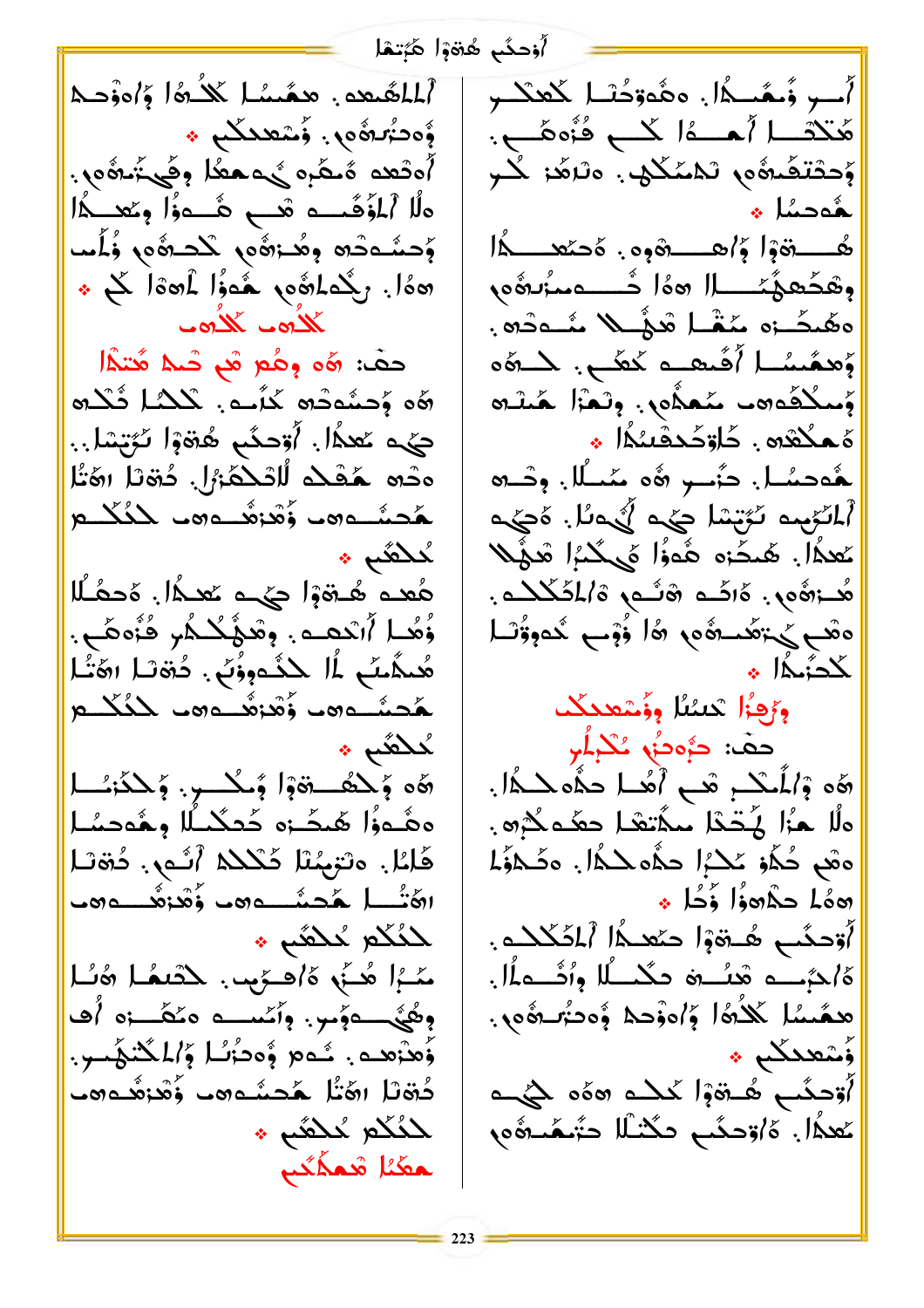أوحكَم هُوٓوٖا هُبُتمَا

هُوصُا لِمُسْلًا. ومُصْلًا أَنُسِي كَلَّكْ مَتَّى مَّاوُلْ. وِهْكْمَنْدُوُهِ كَاوْكُدْ قْسُى. هكَرْدُا رَجِيرَ أَيْكُمْسِ ەللىگە ، Lois Lägors حقَّ: حَدٌمٍ رَّهِ ۢا لَّايُهسُــا تَـســـــاه . أَوْحـكُـــــع هُــــوْهُوا هُرْتِهْلِ. وجَهِيكُمْ الْمُخْصَصَصَفَ 30\$ه دًا هُنْسَى. ۖ هُءَدسُل لَكُن لَكُلُهُ أَ \* هَزُهُا هِبَوْهِ 50هِ . كُم هُهُنُا جَيْء عْجَدْاً. وَادَّے ھُنَّے وَالْمَرْجِعِے کَے أُهنَّى ـ هُـُدَسُل لَكُو لَلْأَهُ السَّنَاءِ لُهضَةُه لِكَتْقَضَّلَ حقَّ: هُلْ هُقُدْ 30) هُــــا هَـمُـــُــا هُـهُـمُــأل هُـــــومُ وَأَوْحَكُبَ هُدَةًوْا حَتَّمْهَا. كُبِّ هْدَأُوسٌ جيٍّ عَمدًا كَلِّدًا قُلْاهِ . ەَدَكْتْݣْلْمْ دُەُور. لْمْشْمْلْا خْمْعَنْمْلْ. ئىدىم كىسى. م هُدمسا ه هُــا قَــالَ هَـهُ مَــقَّــــز ههُ لَــهُ لَــلَّلَا وِهُــةَوْا كَــرِ أُهِنَّبِ هِهُهِ. كَتَسَـرُوْا حسُّمحُــا وَّحُــا وَلَمَّ تسُــما كُـــة. لمُعدَّا وِمَّتُا. وَكَبُرا مِكْتُلا وِٱثْمَاْلِ \* هُلُّا وَرَّهِۥؘٛٳ حقَٰ: هُوهُمُا أَوْحِكُمِ يُحْمِرُ ابْتُحْرِجُ مِحْكَبَرُ ابْتُحْرِجَ مِحْكَمَةٍ أَ هَزُمًا حصَّرِه كَــم هُهُنُـا. حَمْدَهُا وِهْكُعِيْفٍ. خُلوُوْ عُنْظًا. حَعَيْنًا جَرَّه

حفَّ: هعَمُا هرُملاً وهَٰلَمَاتُوا أَهكُنَّ أَسٍ وَهَوَا إِنَّا كَتَنفُنَا هُنَا. وَ/الْكَتْهَا. وَسِكُفْ هُيفًا أَالْكَكْتْ، حَذَبُنَا مِقْمَوْا مِّكْبُرَا \* صهره بالمؤتكران وهذاه أعليه هُوصِمًا لِمَعْلَاهُا مِعَسُلٍ وِمُتَلَا أَنَّهِ كَاصِرَكَ مِصَاً كَايُحطُ ۖ وَكُلَّ هُمكُونَ ﴾ أَوْحَكُم ۖ هُوَوْا دَيْء مُعدًا وَحعَمدًا هَمنْاً وِؤُوسُاً. مُعصَّده مَهُ مَكْثَلاً دُلُه \* صےه : A الْمُ تَمْ لَمْ كُمْ صَرْحَة لمستُمَسَّنَ فَيَسْتَنْبُهُمْ مِنْ هُسْتَنَزَلَتْ وهَ حَدُّـــه أَلْ. تُـقَـمُــــدةُ مِ مَنْســه كلابع \* ألْمِدُه الْمُحَمَّدُ حقَّ: أَبِي وَجَنْبَهُيمَ أَسِمْ وَحِكْنِيْلِ. هَيْكُيْرِا هَمْسُلْ وِعْجَدْاً أَوْحِكُمٍ يُحِبَّلْ. حِعْنَنُا نَّوَجِعَ أَنَّهُمْ أَشْيَاءِ. ه هَكْنْكُمْ لِّكْسِ هَ حَكْكُمْ \* لمُغْوَّم هَكَلاَتْلَ. كَايُحِكْلْ هِنَّلْا مُتَّمِعْعُمُلْ وَأَوْحِكُمْ هُـ ثَوْوَا. وِحْـ 10 مُـْحَدِّ كَــِمُـا حَكَكُرُواْ. هَدَّرْتُكُمْ يَجِبْ أَيْكُسِبْر ة حَكْكُم \* همُسُل هُؤُسِلًا . منْـودُه أَوْحكُب هُبْتُمْهِ حَمْدِيمًا وِهَنْهَا. حَيْكُمْ أَ أَلْمَكْلُمْ 200 مِ مَحْزَمُ آيَى أَمَلَابِ ة لمنُكْع \*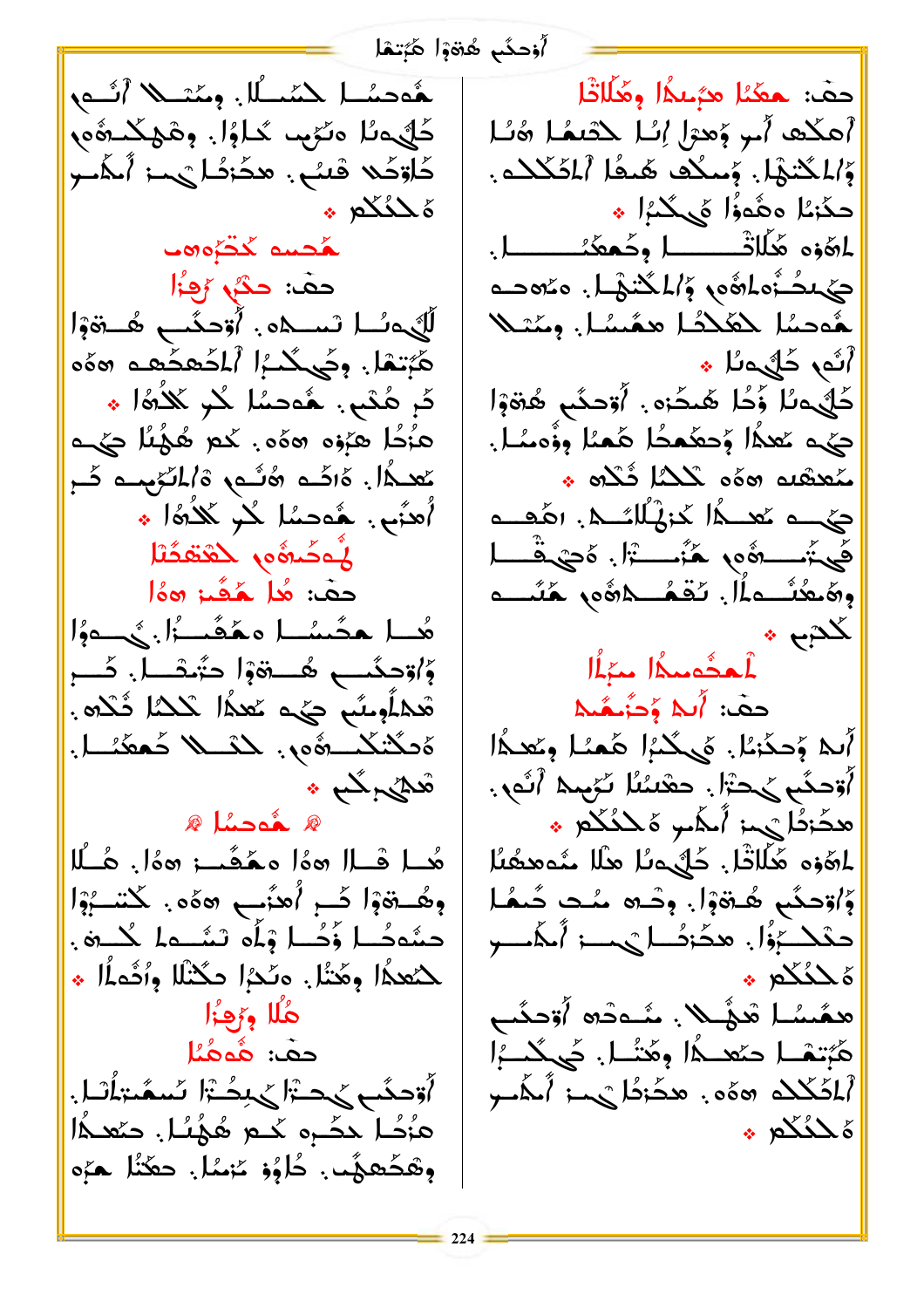أُوْحِكُم هُوْوْا هَٰٓئِتُمَّا

كَلاَوْتَشُم، وُوْتَىل مَكْتَكَلًا كُمْعَكْمَا. رِيْدَادُو هُوزًا الْعَمَّانِ ﴾ كُنُّه لَٰلَ وِهُنِي كُفْوَف رِكْمادُو لِمَعْلِمِ الْإِصْفَى هُوَا رِكْمادُو لَمِنْ لَمِنْهِمْ لَمِنْهِمْ لَمَنْهِمْ لَمَنْهِمْ ل كَرِكْمُاتَمْ ثَمِعُهِ مُنْ أَسْتَقَا كَلْ لِلْــــاهُ الْـــــــــەم مِرەڤُوم ـــــــــاللہ عَـــــــاللہ وِهُدونُكُـداهُورِ. وَُد هُو مُحَـدةُور ەمئەتتە وھُزىُل ھىڭدۇ كۆمئىص. آسك وِحۡعَدُٰٓۃٗا اُهمَٰدہ اُتّۂٖہ۞۔ ۃُالمَک٘لا۔ هەُل. ەَحكْمُلْه (هُز هُوحسُل حصُلْل مَكْمَا. أَسْلَا 6ه وُحَسَّم هُم 6ُه هُووُّا ويُدْيَا وِيُعِدُا وُعِمَّلٍ أَنْتَوَهُمْ لِهَا لَلْكُلُّهُ أَنْ هَلُكُمْ وُوسْهُ \* كْبِر لْمَشْدَسْدًا هِمَّسْا هِكَنْكَ لِحُثَلا ٱثْتَا. هَيْء مُعِدًّا أَسو ؤُت مَّىْلًا مِمَّاْەەُدٍ ھُـْقَوْلَ. كُـْدِ لَمَوْمَـٰدًا وِهُما وَٱحنُّم كُنُّهُ لَا وَهُمْ وَمُحَدَّرُ. هُعدا حُعرَجِـدًا حَزَمـه أُه خَرُبَـا وَهَ! أَحْسُدُهِ وَدُنَّى وَهُمَّى مَقْل هَ تَمْ إِلَى اللَّهُ مِنْ مَنْ أَبَّنَهُ مِنْ الْمَسْتَمَرَّمَ ىئەدە دڭتىگەۋە ۋاھزە ھەدسا ھ دَرِكَهُ لَائِمٍ هُزْءُ الْكُوْلا هَدَوْا وَوُولاً. هُمْ ثَلا أَسُل ومُحْرِّدِهِ حَثَمٍ حَمَّدَهُمْ لَهُ أَسْتَمَاءُ وَالْخَفْعُنَى حفَ: هُوْوَا أُقُبِقُوبُهِ -هُـةَوْا وُههُه لِمَالِكِـتَا. أُسو هَكْسُـا صَحِبُ عَمَدُاً. وهُمعدُاً مَتَنَا أَمْلَاً مِنَّة هَٰٓڵڎٞ؎ڵؙٳ؋ۏؙڡڠؙٮڸ؞ڡۿٳٮؙؿؚؠٞٮؠ و۪۫٥دؾۢٮٞٮۉ۫ٯڔۦۦڝٚٳۊڝؙۮۅ۩ۼۄٷڔ

الله أحسكم محسسة ومعسأا كَيْ تُنْ مِثْقَامٍ . وَوْدُ أَوْ مَعْدَّةً مِهِ كَمَلاً أَوْ كُمَا أَسِ هُوَدُمَا. هُدْكُلُه كَبَا هُومِهَا ٥ڴڗحدٛ٥ ٨ مئزئا ٢٥٥ A Lioci A لَمَا تَكْلَسُ أَمَنْ مَنْ مَنْ الْمُسْتَدَّوْ ﴾ أَوْحِكُبٍ . وِيُ أَنَّـهِ هَٰلأَـٰـا مَّنفُـا ەكدىكە جَنْسُو ھَكْفٍ. انْتُمَا دَاتْل وِهُـٰـدُه كَـٰهُڵٗائكا. هَـٰ وَّـُـُـٰلَ وِلًّا ـُـٰٓـٰۭٓكِـلا لَّاحُدهُ لِيَ أَعْلَمْهُمْ وَأَوْهُدِ أَنْسُمْ لَلْهِ مِنْ حنَّعدُا وِمَنْا. ودُ مَدْكَـلْكُم هُدْمِ ٥٥٥ ولُم هُ٥٥ مُدْمَا مُنْ ٥٥ وَ إِسْتَابُ حقَّ: أَبْلَ إِبْلَ ثَوْرَةُ إِ كْحَكْتْلَا تَوْتِسْا هُحْكُم. أَوْحِكْب هُــةوْا كَـــه عَعــدًا. وقب هُــووّا وتحزئبا فَيكْسُرُا. لَا هُبِ أَحْفَلْتُ كَلُّدْسًا. وَكُلِّ هُجِعًا نَعْهُا لمَفَىٰ أَمْ كُرْقَ أَمْ الْمَعْلَمُ الْمَعْلَمُونَ مِنْ الْمَسْرَحَةِ مِنْ الْمَسْرَةِ مِنْ الْمَسْر 500 مِنْدَا لِمُصَدِّدًا مِنْدِ شَدِّةُهِ. محتمده هُمحده مُدم مُعَدُّوه. وِلَّا تَسَعَّرَ 50\$ هُنْتُدُوْهِ \* 2 Lisan 2 لِمُعَصِّفَهِ هُوْءٍا حُمْلاً أَسُلَ. هُصَرَٰا وەقمىگىماة . ومەشىۋە بەقمىسە مَعْدُمْ وَبَنْدَ الْمُتَبَىٰ. وَهُدَّنْهُمْ ئَــــلا أَه لْكُرُبُــــمِ. هُـٰزَئَـــمِ وَمــــرًا مىڭدۇەلمۇسىمى. كېيىلا دەھلىل